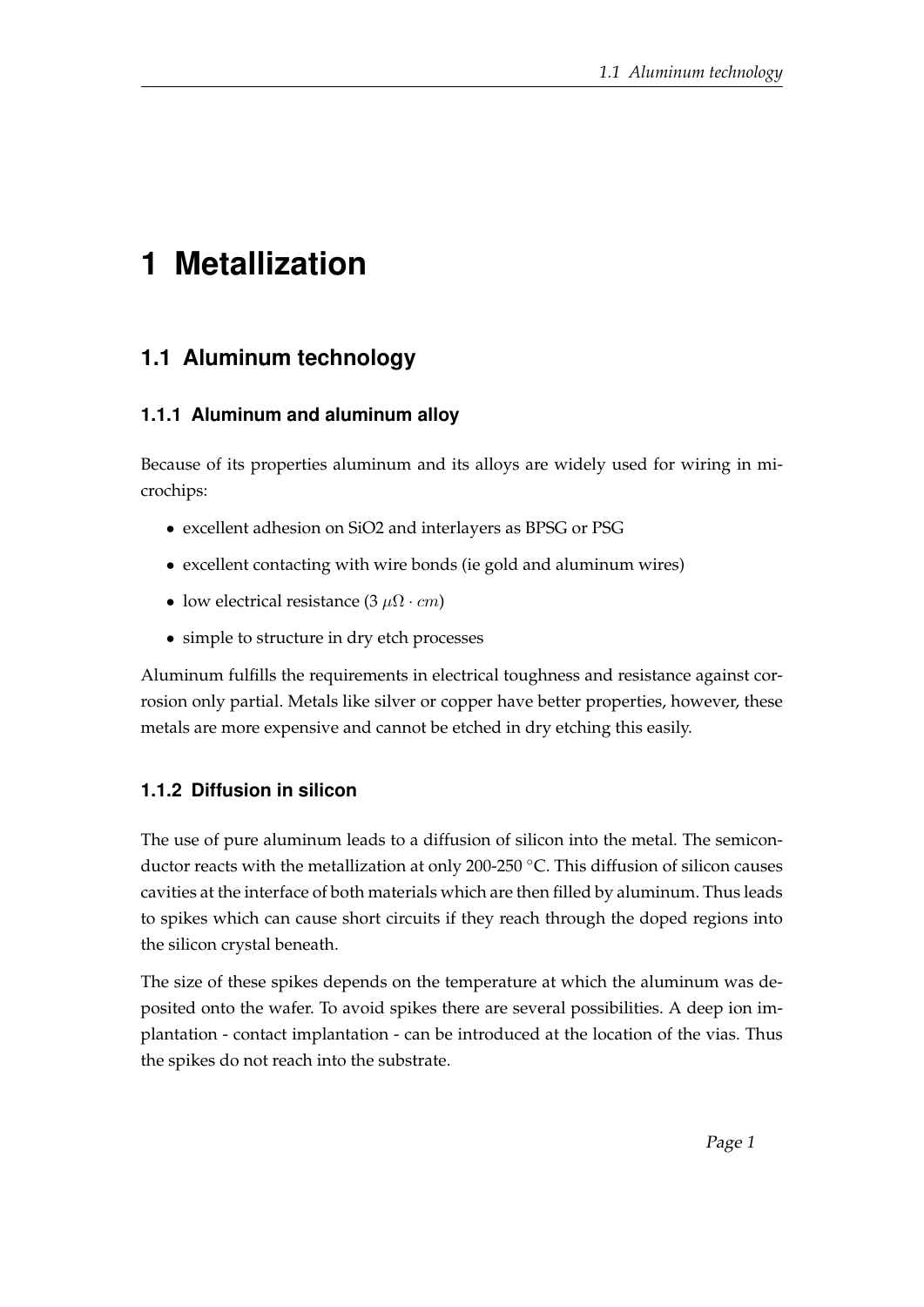

Fig. 1.2: Contact implantation

The disadvantage is that there has to be an additional process step, furthermore the electrical properties change because the doped regions are enlarged.

Instead of pure aluminum an alloy of aluminum and silicon can be used (silicon 1-2 %). Because the aluminum now already contains silicon there will be no diffusion out of the substrate. However, if the vias are very small, the silicon can drop out at the contact area and result in an increased resistance.

For contacts with a high quality a separation of aluminum and silicon is essential. A barrier of different materials (e.g. titan, titan nitride or tungsten) is deposited. To avoid an increased contact resistance at the interface of titan in silicon a thin layer of titan silicide is used.



Fig. 1.3: Barrier layer between aluminum and silicon